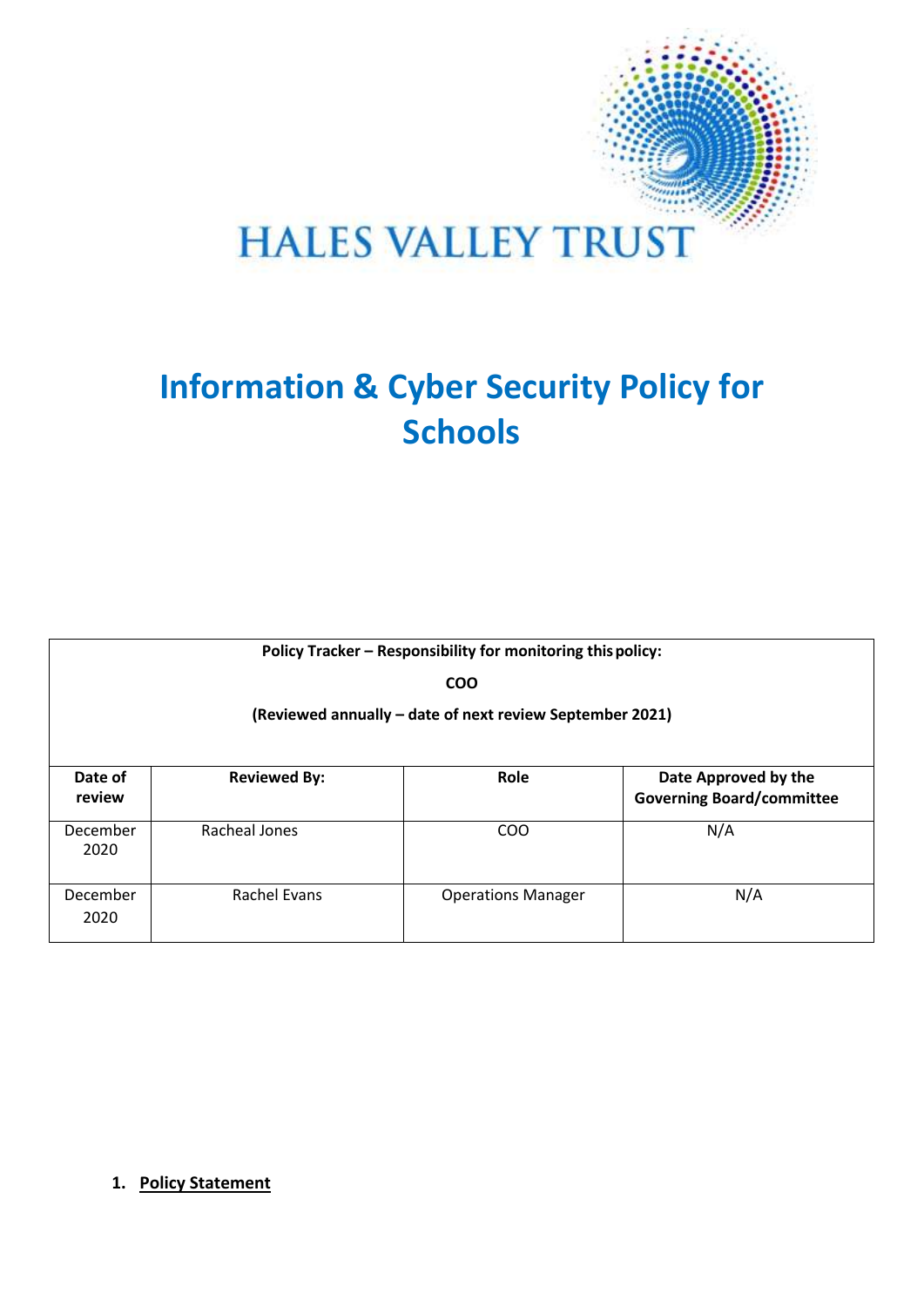Hales Valley Trust will ensure the protection of all information assets within the custody of the School.

High standards of confidentiality, quality and availability of information will be maintained at all times.

Hales Valley Trust will demonstrate support for, and commitment to, information and cyber security through the issue and maintenance of an information and cyber security policy within the school including the supporting guidance documents which are listed below.

# **2. Purpose**

Information is a major asset that the school has a responsibility and requirement to protect. The secure running of the school is dependent on information being held safely and securely.

Information used by the school exists in many forms and this policy includes the protection of information stored electronically, transmitted across networks and printed or written on paper. It also includes any information assets in Cyberspace (The Cloud). UK Cyber Security Strategy 2011 defined Cyberspace as:

**"Cyberspace is an interactive domain made up of digital networks that is used to store, modify and communicate information. It includes the internet, but also the other information systems that support our businesses, infrastructure and services".**

Protecting personal information is a legal requirement under Data Protection Law.

The school must ensure that it can provide appropriate assurances to its pupils, parents and staff about the way that it looks after information ensuring that their privacy is protected and their personal information is handled professionally.

Protecting information assets is not simply limited to covering the information (electronic data or paper records) that the school maintains. It also addresses who has access to that information, the processes they follow and the physical computer equipment used to access them.

This Information Security Policy and associated guidance documents, as listed below, address all of these areas to ensure that high confidentiality, quality and availability standards of information are maintained.

The following policy details the basic requirements and responsibilities for the proper management of information assets.

# **3. Scope**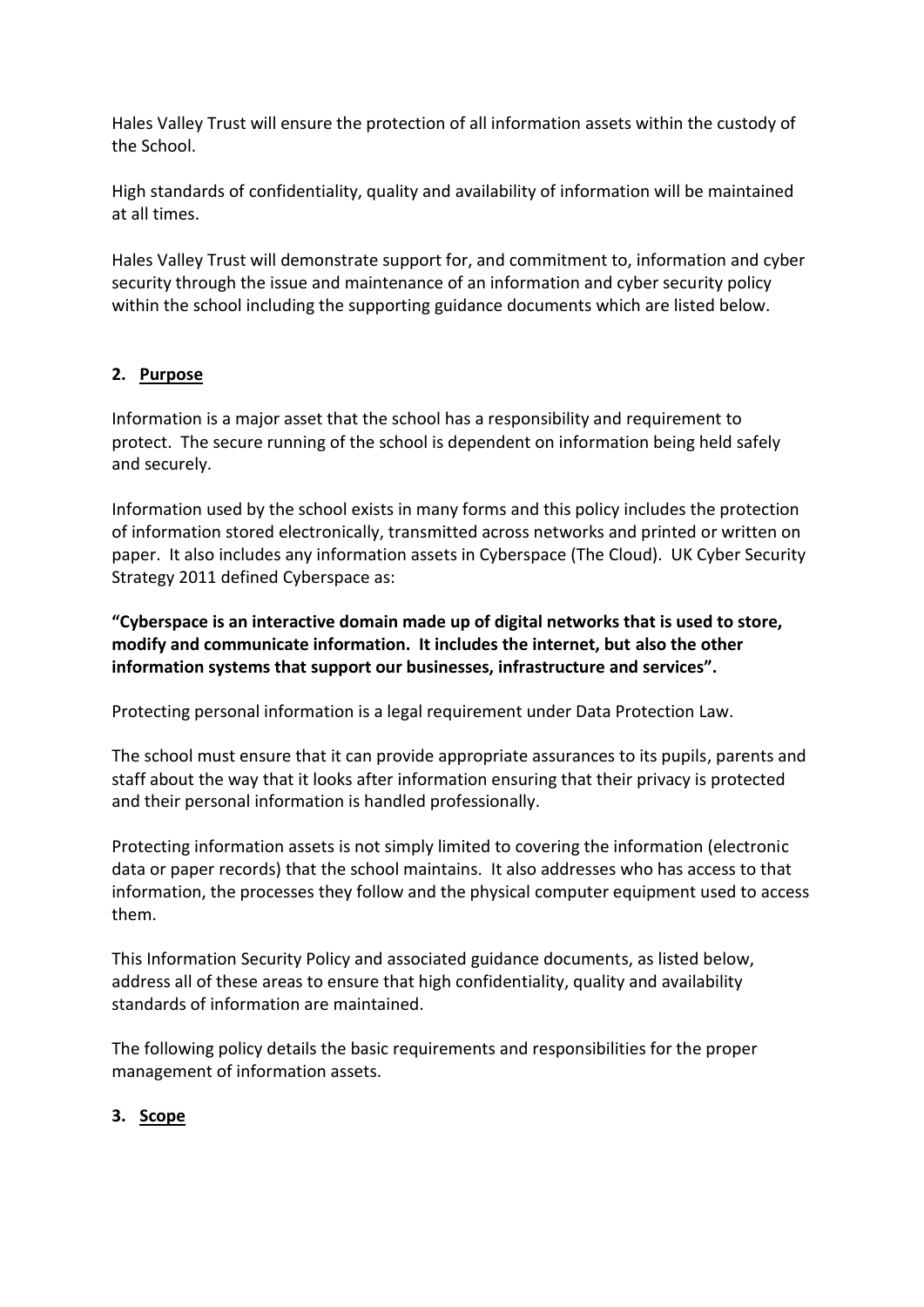This Information Security Policy and associated guidance documents, as listed below, apply to all systems, people and school processes that make up the school's information systems. This includes all Governors, school staff and agents of the school who have access to Information Systems or information used for school purposes.

# **4. Definition**

This policy should be applied whenever school information systems or information is used.

Information can take many forms and includes, but is not limited to, the following:

- Hard copy data printed or written on paper.
- Data stored electronically (on site, on a network or in the cloud).
- Communications sent by post / courier or using electronic means.
- Stored tape or video.
- Speech.

# **5. Risks**

The school recognises that there are risks associated with users accessing and handling information in order to conduct official school business.

The school is committed to maintaining and improving information security and minimising its exposure to risks. It is the policy of the school to use all reasonable, practical and cost effective measures to ensure that:

- Information will be protected against unauthorised access and disclosure.
- The confidentiality of information will be assured.
- The integrity and quality of information will be maintained.
- Authorised staff, when required, will have access to relevant school systems and information.
- Business continuity and disaster recovery plans for all critical activities will be produced, tested and maintained.
- Access to information and information processing facilities by third parties will be strictly controlled with detailed responsibilities written into contract/documented agreements.
- All breaches of information and cyber security, actual and suspected, will be reported and investigated. Corrective action will be taken.
- Information security training will be available to all staff.
- Annual review of Information and Cyber Security Policy and associated guidance documents, as listed below, will be carried out.
- This policy will be reviewed when significant changes, affecting the school are introduced.
- An Information Security framework of policies and guidance will be developed and implemented consistent with this policy.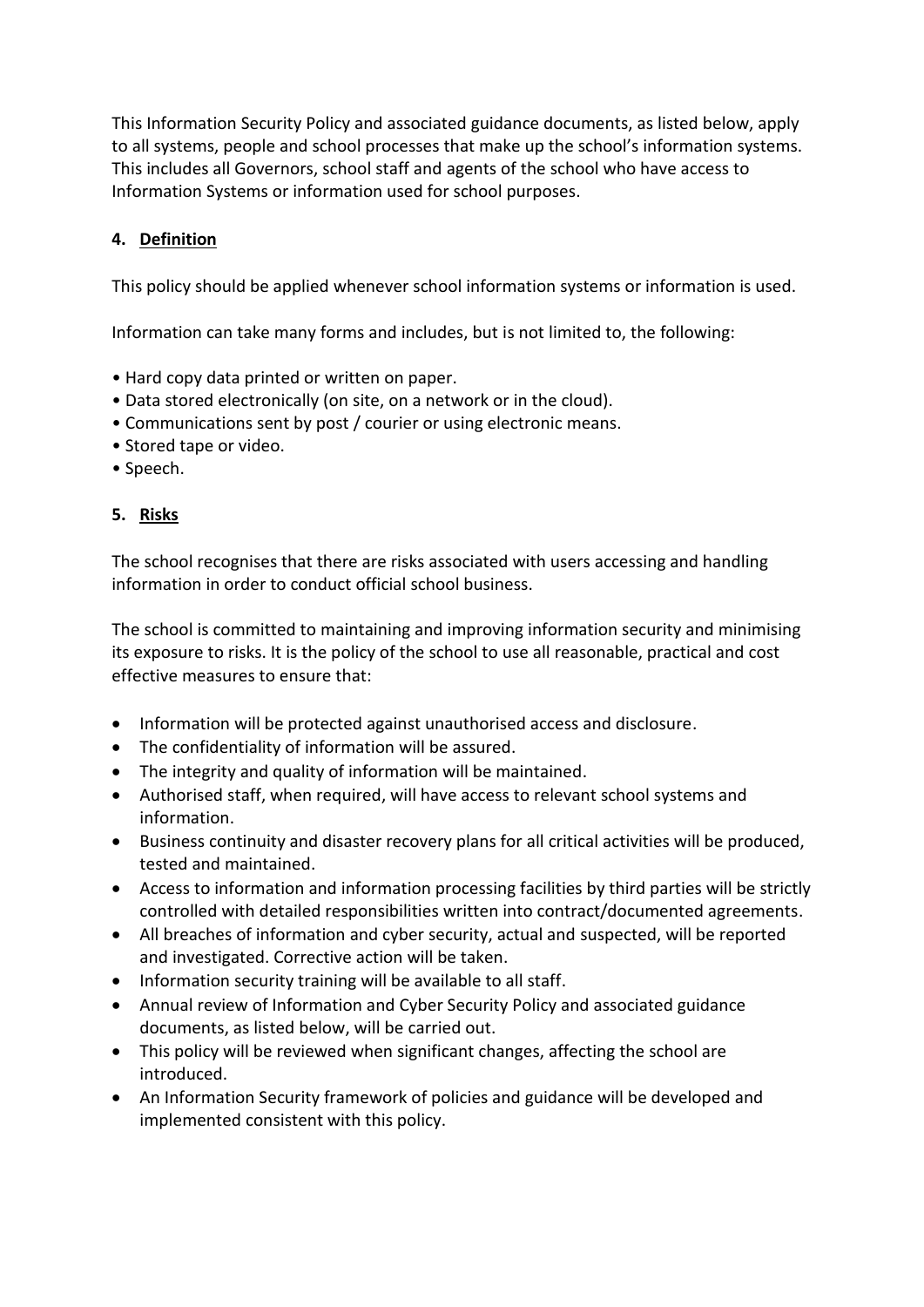• The school's Information and Cyber Security arrangements will be subject to review by the Senior Information Risk Owner (SIRO) supported by the school's Data Protection Officer.

Non-compliance with this policy could have a significant effect on the efficient operation of the school and may result in financial loss and embarrassment.

# **6. Roles and Responsibilities**

It is the responsibility of each member of staff to adhere to this policy, standards and procedures. It is the school's responsibility to ensure the security of their information, ICT assets and data. **All** members of the school community have a role to play in information security. Refer to Appendix 1 for information on the role of the Senior Information Risk Owner (SIRO), Data Protection Officer (DPO) and Information Asset Owners (IAO).

#### **7. Supporting Guidance Documents**

The following guidance documents are directly relevant to this policy.

- Data Protection Policy
- E-Safety Policy for Schools
- Homeworking Guidance
- Staff Guardianship Form
- Bring your own device to work
- Information Asset Registers
- Security Incident Reporting Guidance
- Policy Governing the operation of CCTV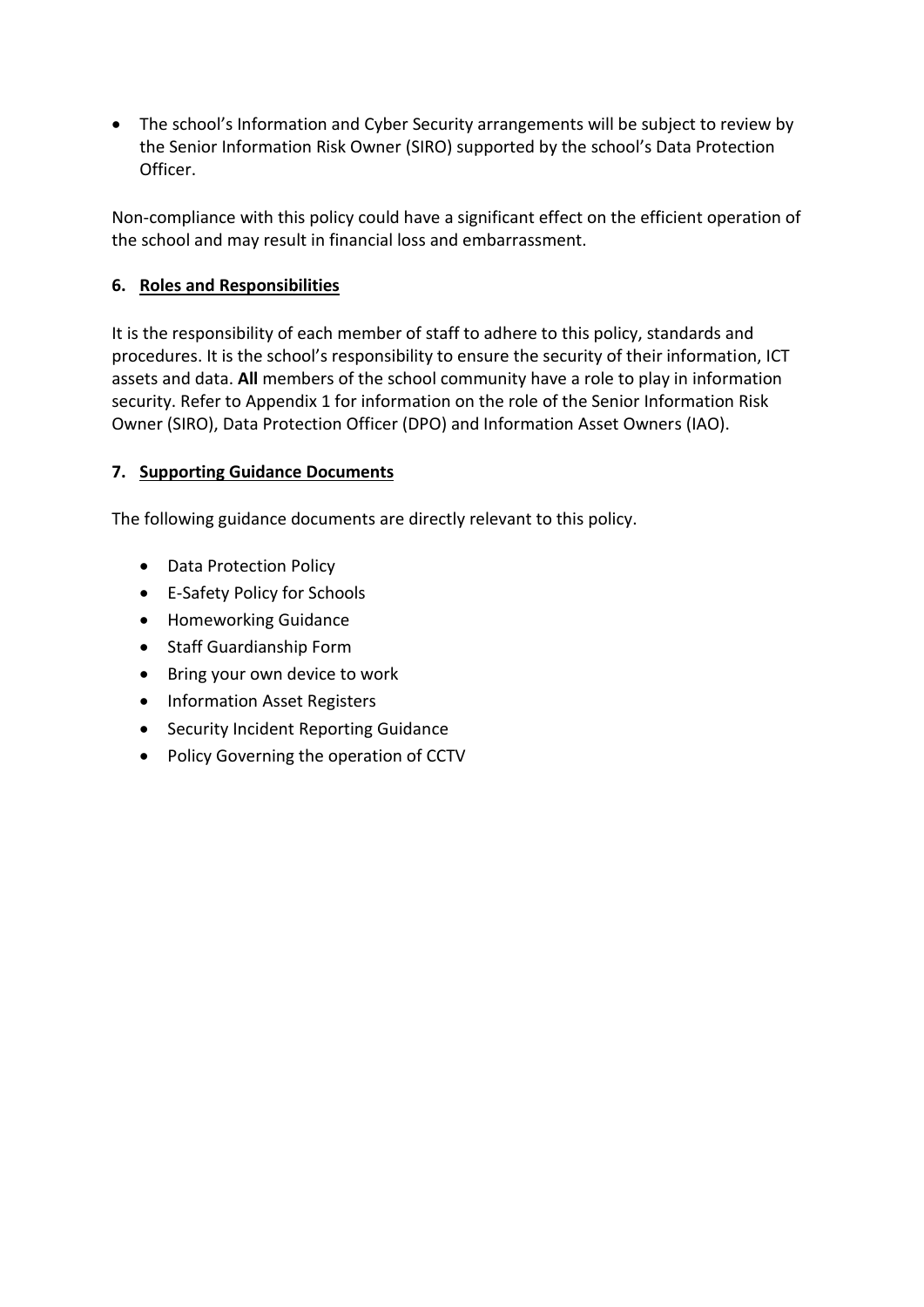#### **Appendix 1**

#### **1. Roles and Responsibilities**

#### **Role of the Senior Information Risk Owner (SIRO)**

The SIRO is a senior member of staff within the school who is familiar with information risks and the school's response. Typically, the SIRO should be the Headteacher or a member of the Senior Leadership Team and have the following responsibilities:

- Own and maintain the Information Security Policy.
- Establish standards, procedures and provide advice on their implementation.
- Act as an advocate for information risk management.
- Appoint the Information Asset Owners (IAOs).

Additionally, the SIRO will be responsible for ensuring that:

Staff receive appropriate training and guidance to promote the proper use of information and ICT systems. Staff will also be given adequate information on the policies, procedures and facilities to help safeguard the school's information. A record of the training provided to each individual member of staff will be maintained.

Staff are made aware of the value and importance of school information particularly information of a confidential or sensitive nature, and their personal responsibilities for information security.

The associated guidance relating to information security and the use of particular facilities and techniques to protect systems and information, will be disseminated to staff.

The practical aspects of ICT protection are performed, such as maintaining the integrity of the data, producing the requisite back-up copies of data and protecting the physical access to systems and data.

There are appropriate controls over access to ICT equipment and systems and their use including defining and recording the requisite level of protection.

They are the official point of contact for ICT or information security issues and as such have responsibility for notifying the Senior Leadership Team, Data Protection Officer and Chair of Governors of any suspected or actual breach occurring within the school.

#### **The school's Senior Information Risk Officer (SIRO) is the Chief Operations Officer (COO).**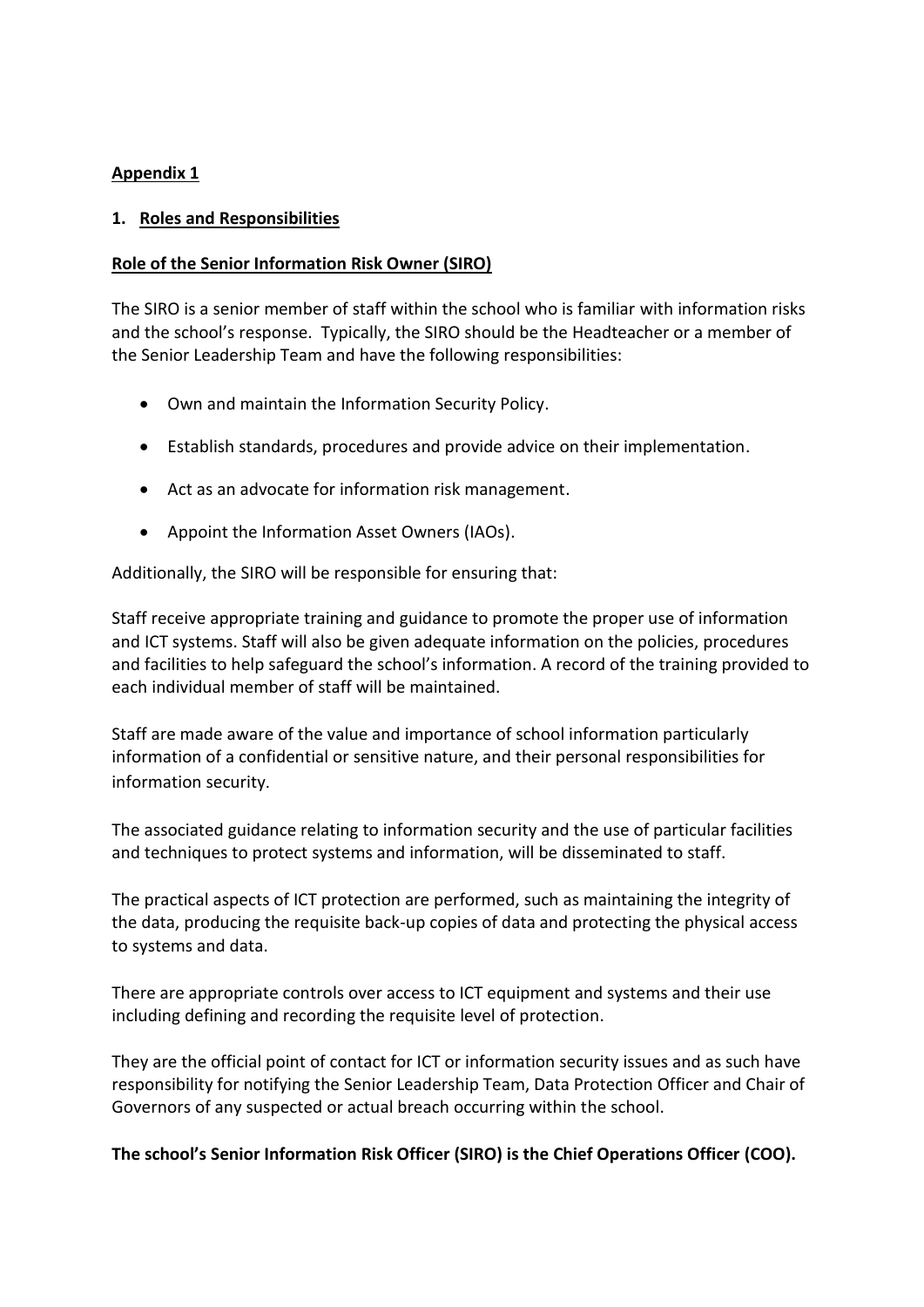# **Role of the Data Protection Officer (DPO)**

Article 37 of the General Data Protection Regulation (UK GDPR) mandates that schools and academies have a Data Protection Officer (DPO) in place.

The role of the DPO within school is to:

- Advise the school, their data processors and their employees of their responsibilities.
- Monitoring school's compliance with UK GDPR and other data protection legislation and internal policies.
- Advising on data protection impact assessments.
- Monitoring performance.
- Identifying safeguards to apply to mitigate any risks identified.
- Maintain a record of processing activities.
- Maintain records and evidence of the school's compliance with the UK GDPR.
- Conduct audits to ensure compliance and address potential issues (including an annual benchmark audit).

The DPO will also be the contact point for the Information Commissioner's Office (ICO).

The schools Data Protection Officer is James Gray at Information Governance, Dudley.

#### **Role of the Information Asset Owner (IAO)**

Once the School has identified its information assets, including personal information and data relating to pupils and staff, for example, assessment records, medical information and special educational needs data, schools should identify an Information Asset Owner (IAO) for each asset or group of assets as appropriate.

The role of an IAO is to understand:

- What information is held and for what purposes.
- How information will be amended or added to over time.
- Who has access to the data and why.
- How information is retained and disposed of.

Typically, there may be several IAOs within a school, for example, School Admin teams, IT Manager.